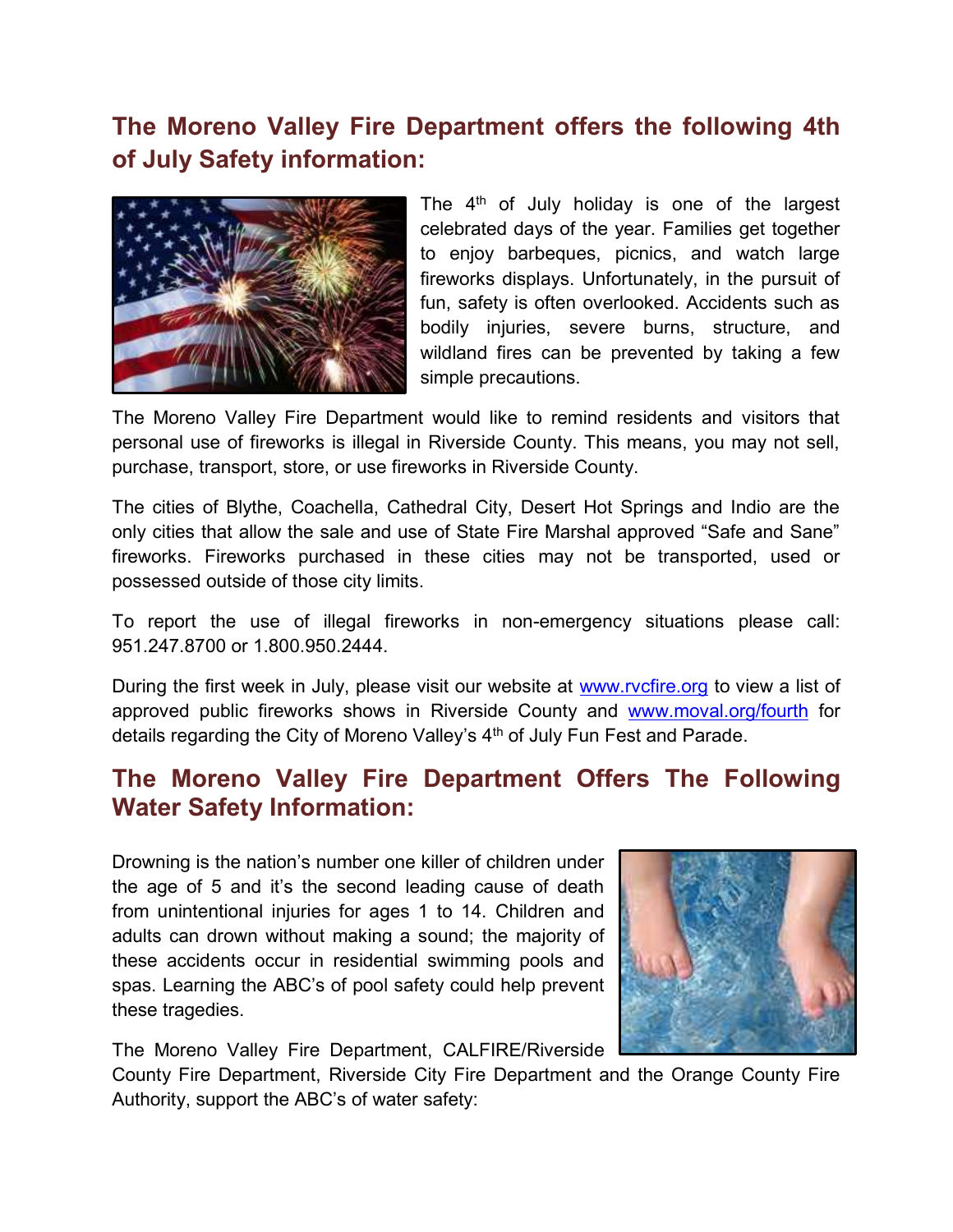**"A" is for Adult Supervision**: It is important to have somebody who is capable of swimming watching the water activity. Whenever possible, having more than one person available who can swim is encouraged. Make there is a phone nearby to call 9- 1-1 in case of an emergency.

**"B" is for Barriers**: In addition to adult supervision, you should install and maintain proper fencing around the pool and spa to isolate swimming areas from other areas of the home. Make sure to use multiple layers of protection such as fences, gate/door alarms, and safety covers.

**"C" is for Classes**: The proper classes such as learning to swim, first aid, and CPR can help you be better prepared in the event of an emergency. Do not rely on swimming aids such as water wings, rafts or noodles for safety. Inform your children about the dangers of improper water play and set guidelines and safety rules. Always keep a phone nearby to call 9-1-1.

Drowning incidents do not only happen in pools, lakes and oceans, but can also occur in bathtubs, mop buckets, toilets, and water as shallow as 2 feet. Water safety should be adhered to year-round. Please be diligent to not have unattended children around the water; looking away for just a few seconds could result in a tragedy.

## **The Office Of Emergency Management Offers The Following Information:**



As the temperatures begin to rise and we move closer to summer, the Office of Emergency Management would like to inform everyone that heat related illness and deaths are highly common and typically, preventable. People suffer heat-related illness when their bodies are unable to compensate and properly cool themselves. The body normally cools itself by sweating, however under some conditions, sweating

just isn't enough. In such cases, a person's body temperature rises rapidly. Very high body temperatures may damage the brain or other vital organs.

Since heat-related deaths are preventable, people should be aware of who is at greatest risk and what actions can be taken to prevent a heat-related illness or death. The elderly, the very young, and people with mental illness and chronic diseases are at highest risk. However, even young and healthy individuals can succumb to heat if they participate in strenuous physical activities during hot weather. Air-conditioning is the number one protective factor against heat-related illness and death. If a home is not air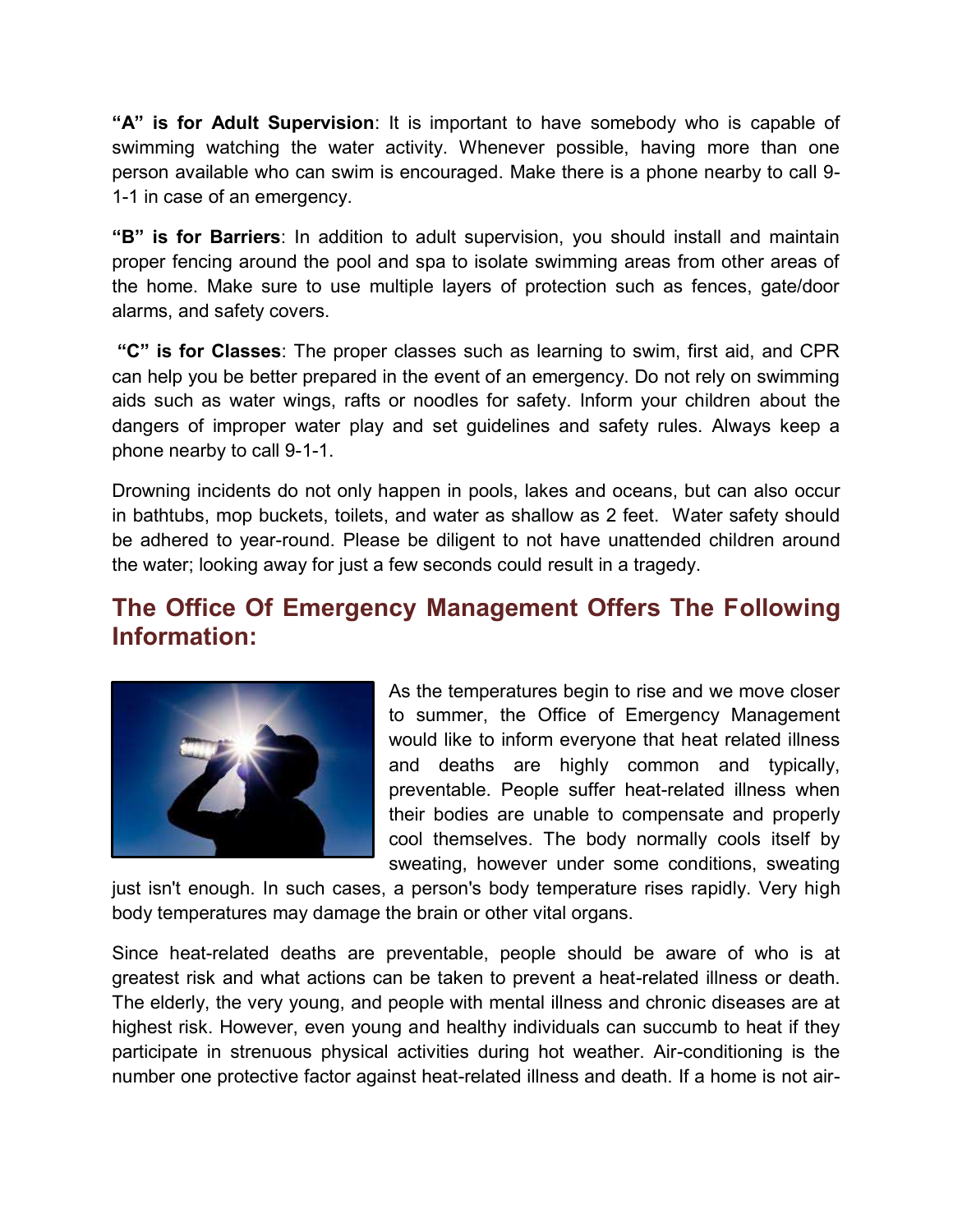conditioned, people can reduce their risk for heat-related illness by spending time in public facilities that are air-conditioned.

#### *The best defense is prevention. Here are some prevention tips:*

- Drink more fluids (non-alcoholic) regardless of your activity level. Don't wait until you're thirsty to drink. If you plan to be outside, take steps to hydrate well before the outing.
- Don't drink liquids that contain alcohol or large amounts of sugar–these actually cause you to lose more body fluid. Also, avoid very cold drinks, because they can cause stomach cramps.
- Stay indoors and, if at all possible, stay in an air-conditioned place. If your home does not have air conditioning, go to the shopping mall or public library–even a few hours spent in air conditioning can help your body stay cooler when you go back into the heat.
- An "Excessive Heat Warning" is issued when the heat index or real temperature is expected to reach 110 degrees or more in our area. Call your local health department or visit the Riverside County website at <http://www.rivcocob.org/cooling-centers/> to find the nearest heat-relief shelters in your area.
- Electric fans may provide comfort, but when the temperature is in the high 90s, fans will not prevent heat-related illness. Taking a cool shower or bath, or moving to an air-conditioned place is a much better way to cool off.
- Wear lightweight, light-colored, loose-fitting clothing.
- **NEVER** leave anyone in a closed, parked vehicle.
- Although anyone at any time can suffer from heat-related illness, some people are at greater risk than others. Check regularly on infants, young children, and the elderly.

#### *For more information, please call the Office of Emergency Management at 951.413.3800*